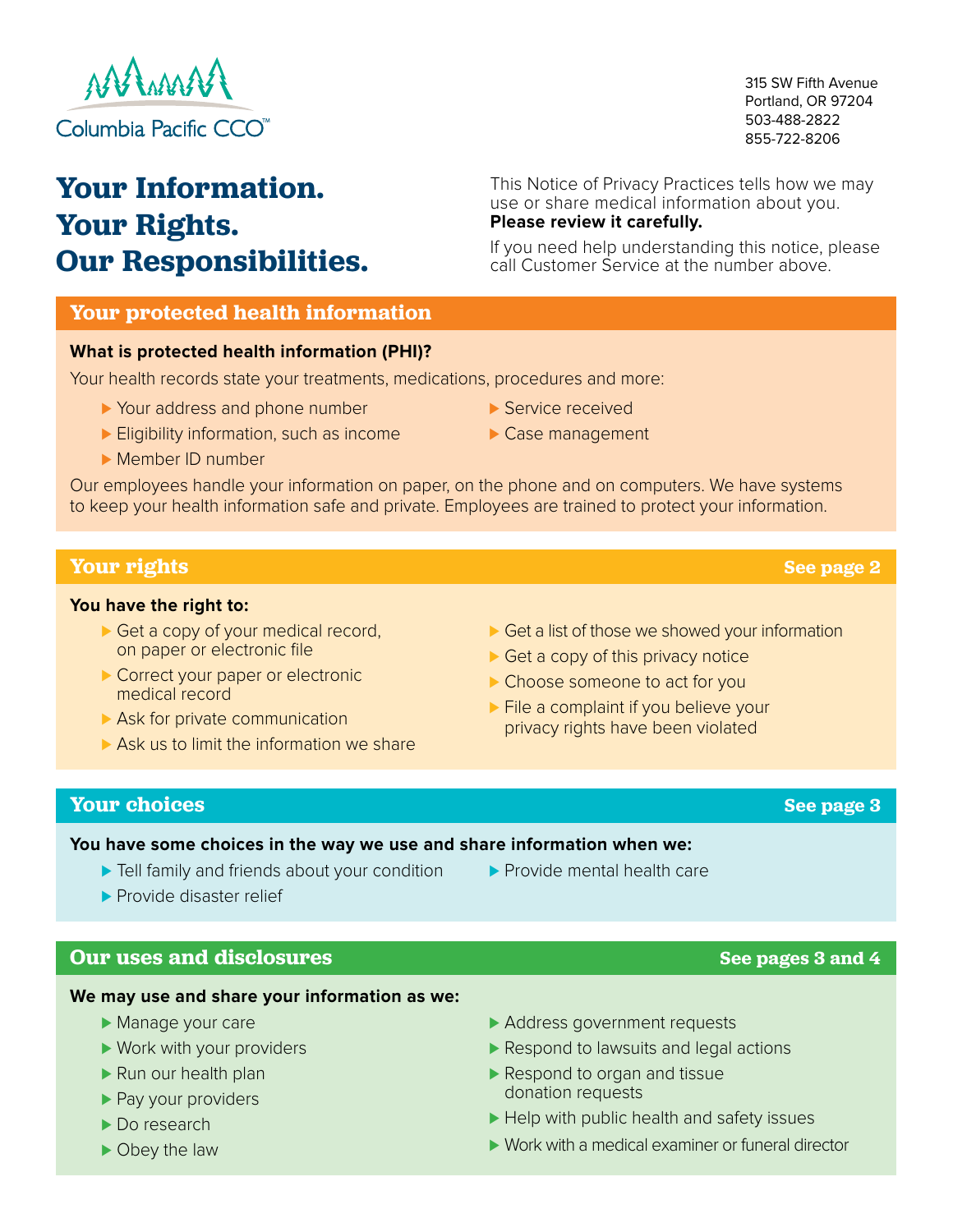## **Your rights**

### **When it comes to your health information, you have certain rights.** This section explains your rights and some of our duties to help you.

| Get an electronic or<br>paper copy of your | ▶ You can ask us for a copy of your medical records and other health information<br>we have about you. Ask us how to do this.                                                                                                            |
|--------------------------------------------|------------------------------------------------------------------------------------------------------------------------------------------------------------------------------------------------------------------------------------------|
| medical records                            | ▶ We will provide a copy or a summary of your health information. We can usually<br>do this within 30 days of your request. We may charge a fair fee for this service.                                                                   |
| Ask us to correct<br>your medical record   | ▶ You can ask us to fix health information you think is wrong or incomplete.<br>Ask us how to do this.                                                                                                                                   |
|                                            | ▶ We are allowed to say "no." If we do, we'll tell you why, in writing, within 60 days.                                                                                                                                                  |
| Request confidential<br>communications     | ▶ You can ask us to contact you in a certain way. This includes telling us which<br>phone or email to use, or which street address. You can ask us orally or in writing.<br>Our contact information is on Page 1.                        |
|                                            | ▶ We will say "yes" to all reasonable requests.                                                                                                                                                                                          |
|                                            | ▶ You can ask us not to leave messages when we call you to:                                                                                                                                                                              |
|                                            | • Welcome you to our health plan                                                                                                                                                                                                         |
|                                            | • Remind you of an appointment                                                                                                                                                                                                           |
|                                            | • Talk to you about a treatment plan                                                                                                                                                                                                     |
| Ask us to limit what<br>we use or share    | ▶ You can ask us not to use or share information for treatment, payment, or our<br>operations. You can also ask us not to share your health information with certain<br>people. To request limits:                                       |
|                                            | • Tell us in writing                                                                                                                                                                                                                     |
|                                            | • Tell us exactly which information not to share                                                                                                                                                                                         |
|                                            | • Name which people we should not share your information with                                                                                                                                                                            |
|                                            | ► We are not required to say yes. And we may say "no" if it would affect your care.                                                                                                                                                      |
|                                            | ▶ You might pay the full amount for a service or health care item out of your own<br>pocket. If so, you can ask us not to share that information for payment or<br>operational purposes. We will say "yes," unless a law says we cannot. |
| Get a list of those<br>with whom we've     | ▶ You may ask for a list (accounting) of the times we've shared your health information<br>over the past six years. You can ask who we shared it with and why.                                                                           |
| shared information                         | ▶ We are allowed to leave out some disclosures:                                                                                                                                                                                          |
|                                            | • Treatment, payment and health plan operations                                                                                                                                                                                          |
|                                            | • Family members and friends involved in your care                                                                                                                                                                                       |
|                                            | • Correctional, law enforcement or national security purposes                                                                                                                                                                            |
|                                            | $\triangleright$ We give you one accounting a year for free.                                                                                                                                                                             |
|                                            | If you ask for another one within 12 months, we are allowed to charge a fair fee<br>for this service.                                                                                                                                    |
| Get a copy of this<br>privacy notice       | ▶ You can choose to get an electronic version of this notice. You can get a paper<br>copy, too, any time you ask.                                                                                                                        |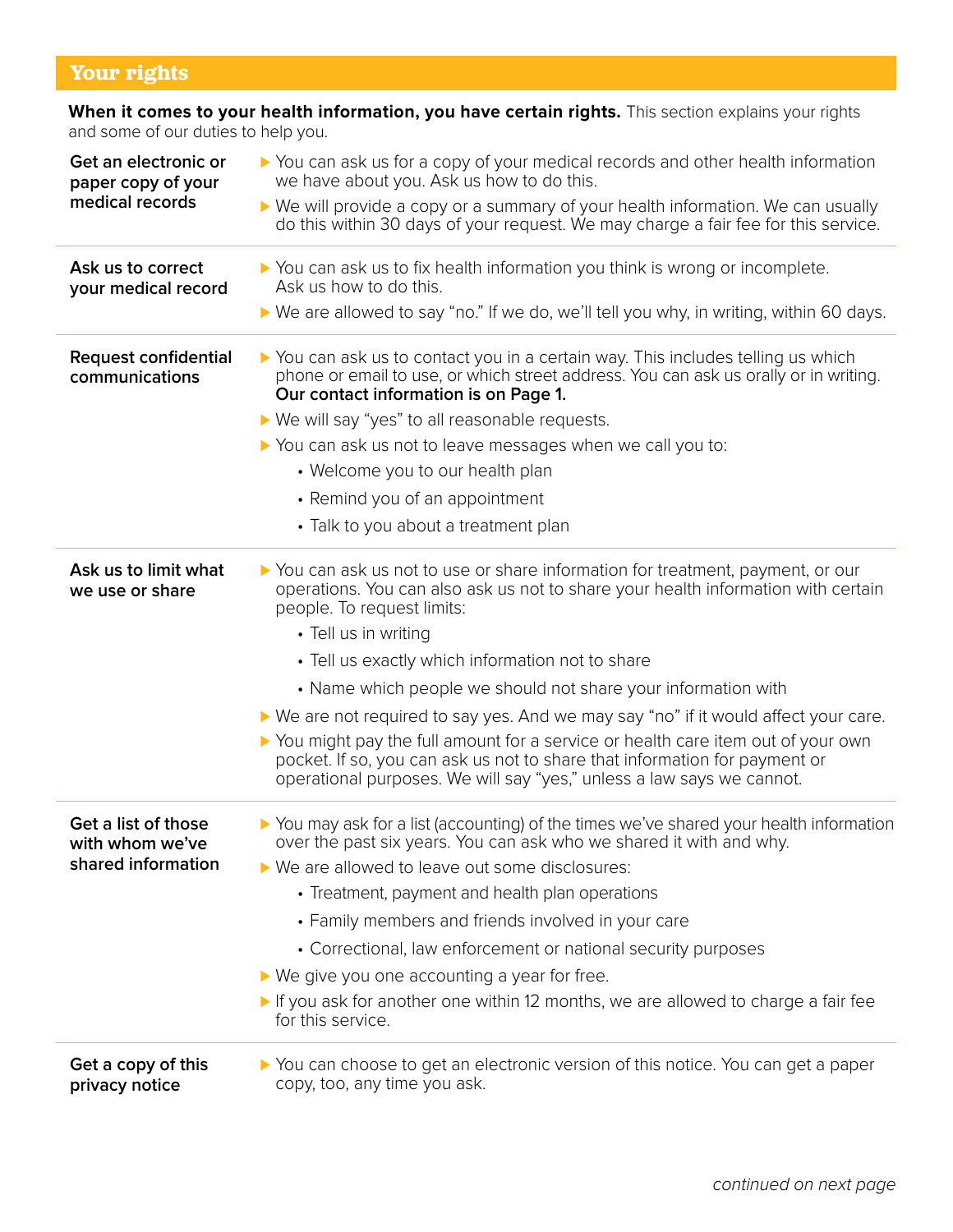## **Your rights (continued)**

| Choose someone<br>to act for you                            | ▶ You may have given someone medical power of attorney. Or, someone may be<br>your legal quardian. This person can make choices about your health and your<br>health information.<br>If someone tries to act for you, we will make sure the person has the legal<br>authority to do so.                                                                                                                                                                                         |
|-------------------------------------------------------------|---------------------------------------------------------------------------------------------------------------------------------------------------------------------------------------------------------------------------------------------------------------------------------------------------------------------------------------------------------------------------------------------------------------------------------------------------------------------------------|
| File a complaint if<br>you feel your rights<br>are violated | ▶ You can complain to the government if you feel we have violated your rights.<br>Our contact information is on page 1.<br>▶ You can file a complaint with the U.S. Department of Health and<br>Human Services Office for Civil Rights. Send the complaint letter to<br>200 Independence Ave, S.W., Washington, D.C. 20201. You can also<br>call 877-696-6775, or visit www.hhs.gov/ocr/privacy/hipaa/complaints/.<br>We will not retaliate against you for filing a complaint. |

## **Your Choices**

**that we may**

**For certain health information, you can tell us your choices about what we share.** If you have a clear choice for what you want us to do, tell us and we will do that.

| You have both the<br>right and choice to<br>tell us your wishes<br>in cases like these | Share information with your family, close friends or others involved in your care<br>▶ Share information in a disaster relief situation                                                                                                                                |
|----------------------------------------------------------------------------------------|------------------------------------------------------------------------------------------------------------------------------------------------------------------------------------------------------------------------------------------------------------------------|
|                                                                                        | Sometimes you may not be able to tell us your choices – like if you are<br>unconscious. Then, we may act in a way we believe is in your best interest.<br>We may also share your information if it helps reduce a serious and immediate<br>threat to health or safety. |
| In these cases,<br>we never share your<br>information unless<br>you tell us in writing | Most sharing of psychotherapy notes<br>Any conditions not covered in this notice                                                                                                                                                                                       |

## **Our uses and disclosures**

### **We typically use your health information in many ways.**

| Manage your care            | Examples: A case manager works with you. Or, we work with<br>a partner company that helps you get the care you need.                                        |
|-----------------------------|-------------------------------------------------------------------------------------------------------------------------------------------------------------|
| Work with your<br>providers | Examples: We get information from providers, pharmacists and facilities<br>about your care.                                                                 |
| Run our health plan         | Examples: We contact you about getting care or tell you about other treatments.<br>To improve the quality of care we offer. To pay providers for your care. |

**How else can we use or share your health information?** We are allowed – sometimes even required – to share your information in certain ways. Usually these involve the public good, such as public health and research. We have to follow many legal rules before we can share your information in these cases. For more information, see: **www.hhs.gov/ocr/privacy/hipaa/understanding/consumers/index.html**.